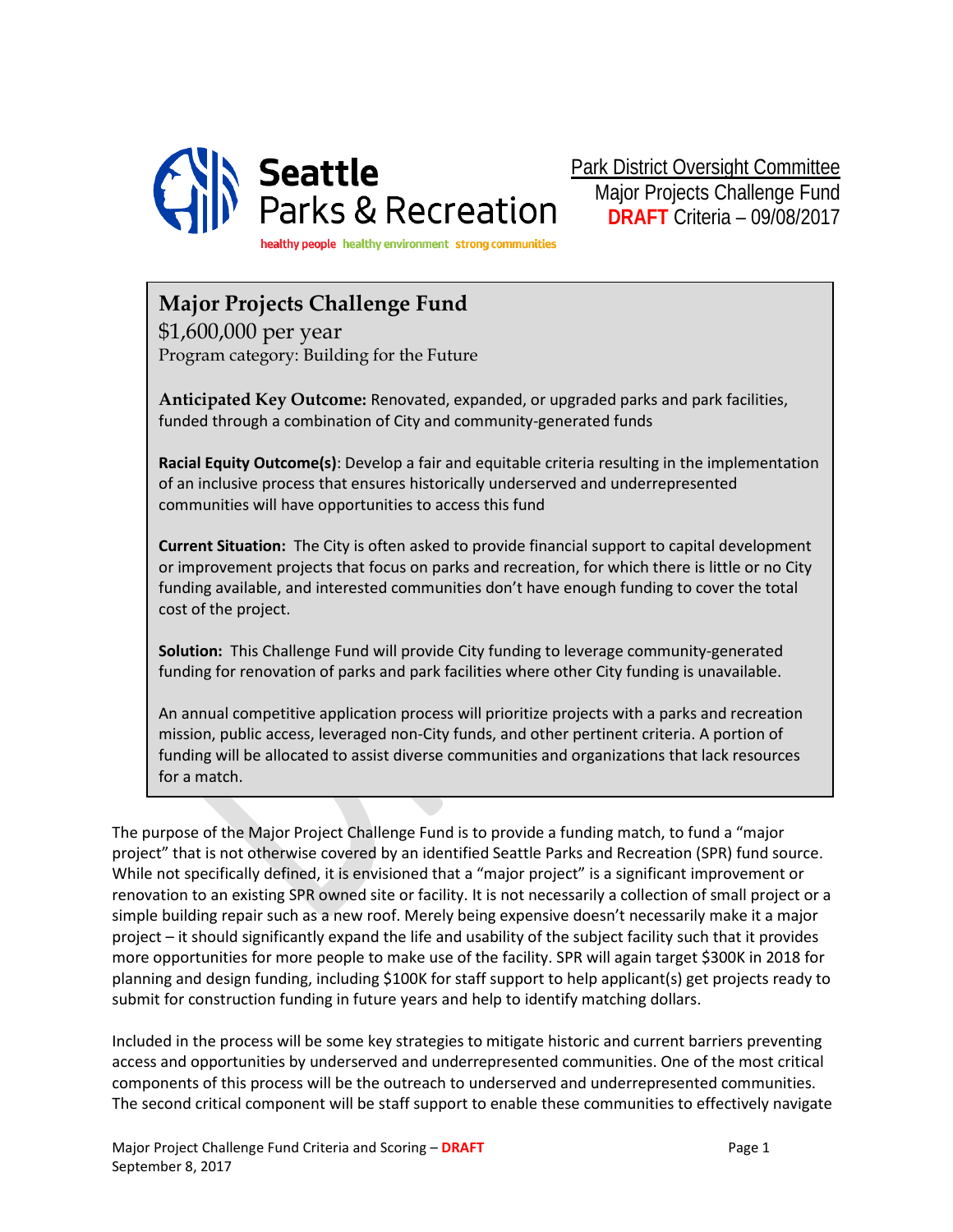the application process. Third will be identification of the match; some communities may have easier access to dollars with which to provide a match. Other projects may not have any match or the match could be limited to volunteer hours or other in-kind services. Being creative on the type and timing of the match will be important to ensure equity across all project proposals. Finally, providing planning and design money in advance of funding a construction project will also be an important component of this process.

The following is an outline of how the application process will work in 2018. After several months of public outreach, consistent with the City's Inclusive Outreach and Public Engagement guide, a four-page letter of intent/project proposal letter will be due to SPR. The idea is to require a relatively simple description of the proposal to make it easy for an applicant to apply for the funds, with amply space to provide a complete proposal description. SPR staff could then work with the applicant to refine the project, identify potential match source(s) and determine at least a rough order of magnitude cost for the project, if necessary.

### **Major Project Challenge Fund – Proposed Timeline**

- **September 19, 2017** Presentation to District Oversight Committee
	- o Update on 2016 projects
	- o Updated Scoring Criteria and Scoring
	- o Strategy for 2018
- **September – December 2017** Staff Development of outreach strategy and On-line materials
- **January – March 2018** Public Outreach, including use of the IOPE. (may include workshops or information sessions for potential proposals)
- **March 2018 – Proposal Letters Due**
- **April – May 2018** Staff review of applications
- **June 2018 –**District Oversight Committee review and recommendation to Superintendent
- **July – September 2018** Funds awarded to project. Projects will be managed by SPR.

Based on all of the above, the following are the updated criteria and scoring by which SPR staff would screen the initial requests for planning and outreach, design and permitting funds. Updates are highlighted.

### **CRITERIA**

**a.** Is it on SPR owned property and/or a SPR owned facility?

*Rationale*: Since the funds come through the Park District, they should be spent directly on SPR property and/or an SPR owned facility. Also, SPR will manage the project.

**b.** Is it an identified capital need at a park or park facility that is lacking in funding; is it a large scale project that may be funded from a variety of public and private funding sources with a total construction cost estimated to be in excess of \$2 million? It should be a single project such as building renovation or expansion, or a facility improvement.

*Rationale*: There are other City funding sources such as the Neighborhood Matching funds available for smaller projects. The idea is that this funding should go to a significant project that improves or expands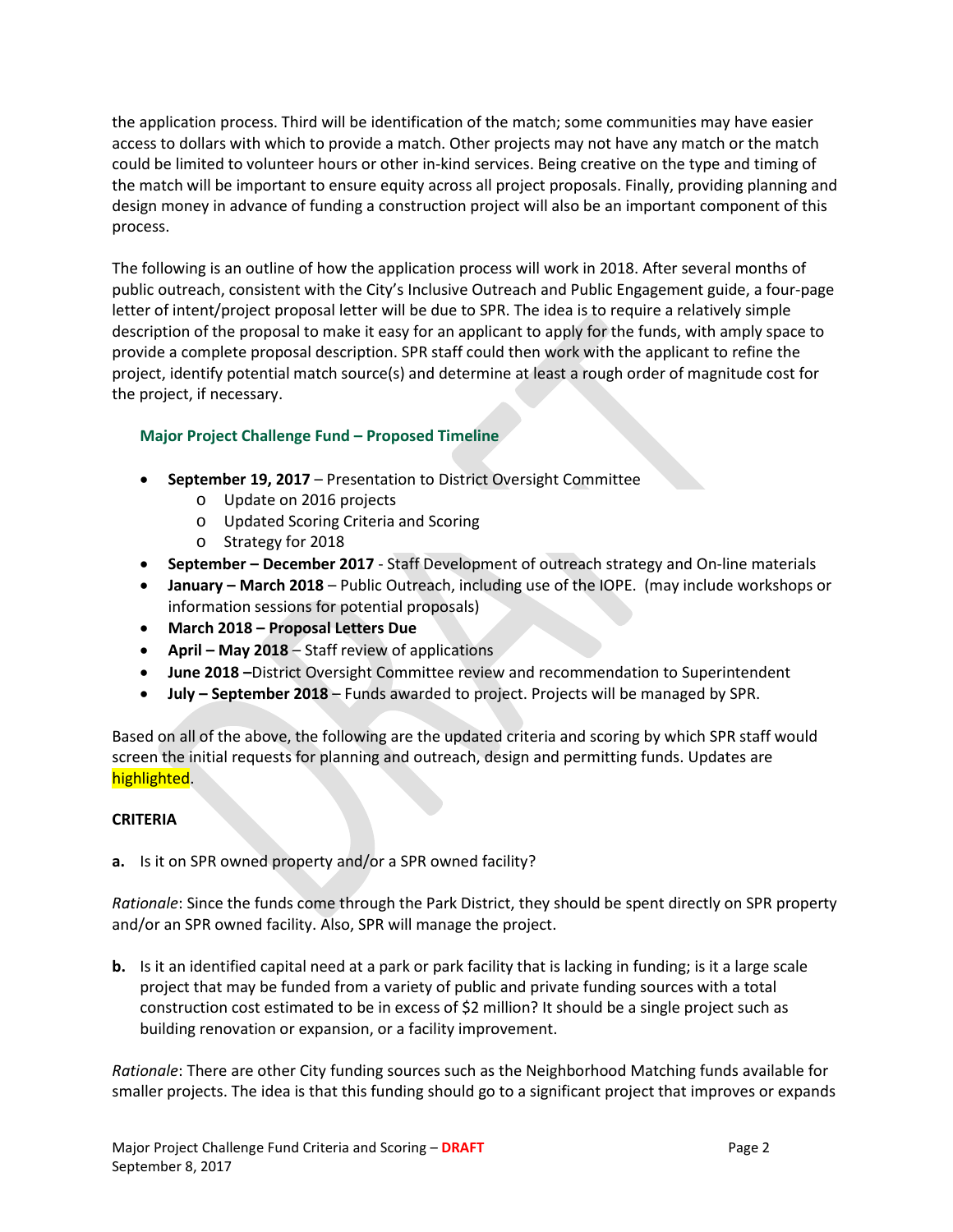an existing facility. What is important is that the project be significant enough to provide long term value to the greater community.

**c.** What is the match? Provide a complete description of the proposed match, including fund source(s) and timing. How does the project leverage or have the potential to leverage other resources through the actions of other public agencies, funding from public, private or philanthropic partners, and/or in-kind contributions of time and energy from citizen volunteers?

*Rationale*: For the actual construction phase of the project, the Major Project Challenge Fund should be leveraged with a 50% match but the match amount could be less and/or provided by other than a monetary match. Ideally, the applicant would be able to raise 50% (or more) of the project cost and the fund would fill the gap to bring the project up to 100% funding. There may be situations where there is significant community support for a project but the applicant doesn't have the resources and/or connections to provide the full 50/50 match. In those situations, this criterion is intended to be flexible in setting a target goal for a match, but not an absolute requirement. There may also be situations where the applicant is unable to identify any match. In those situations, it may be up to SPR staff to step in and help the community with the funding process. If no other funding sources are identified during the initial submittal, it will be incumbent on staff to work with the applicant on funding during the proposal review.

For planning and design proposals where SPR would make smaller amounts available in the range of \$20,000 – \$50,000 for planning and/or design work, there still should be some sort of match. The percentage and form of the match could be more flexible at this initial phase to get a project ready to apply for the larger construction amount.

**d.** Does the project demonstrate a high degree of community support or involvement as demonstrated through a public review process and/or is the project consistent with approved plans, such as a neighborhood, community council or other recent planning documents? Include user data such as which community or communities use the facility now.

*Rationale*: We are looking to fill an established/identified need at a particular facility. Ideally the project would have been previously identified in some prior planning work done by Parks or another government agency, or the community through a community process. A newly identified need/project could be considered, but the proposal will likely have more support if the project fills a long standing gap/need.

**e.** Does the project serve an underserved community? Include data such as who uses the facility now.

*Rationale*: Parks has a commitment to racial equity and social justice. This funding is an opportunity to target improvement(s) to SPR facilities in underserved communities where there is an identified need but no or limited funding sources. These areas deserve special consideration if our goal is to provide equal access to all. SPR staff will be working to ensure that all communities are aware of this funding program and are provided the resources necessary to identify projects and prepare a competitive application. SPR staff will work with underserved communities during the initial application stage to establish a recommended match that will be vetted by the oversight committee. The match could be other funding source(s) or something else such as donated services.

**f.** Does the proposal restore or significantly extend the life of a current park or facility?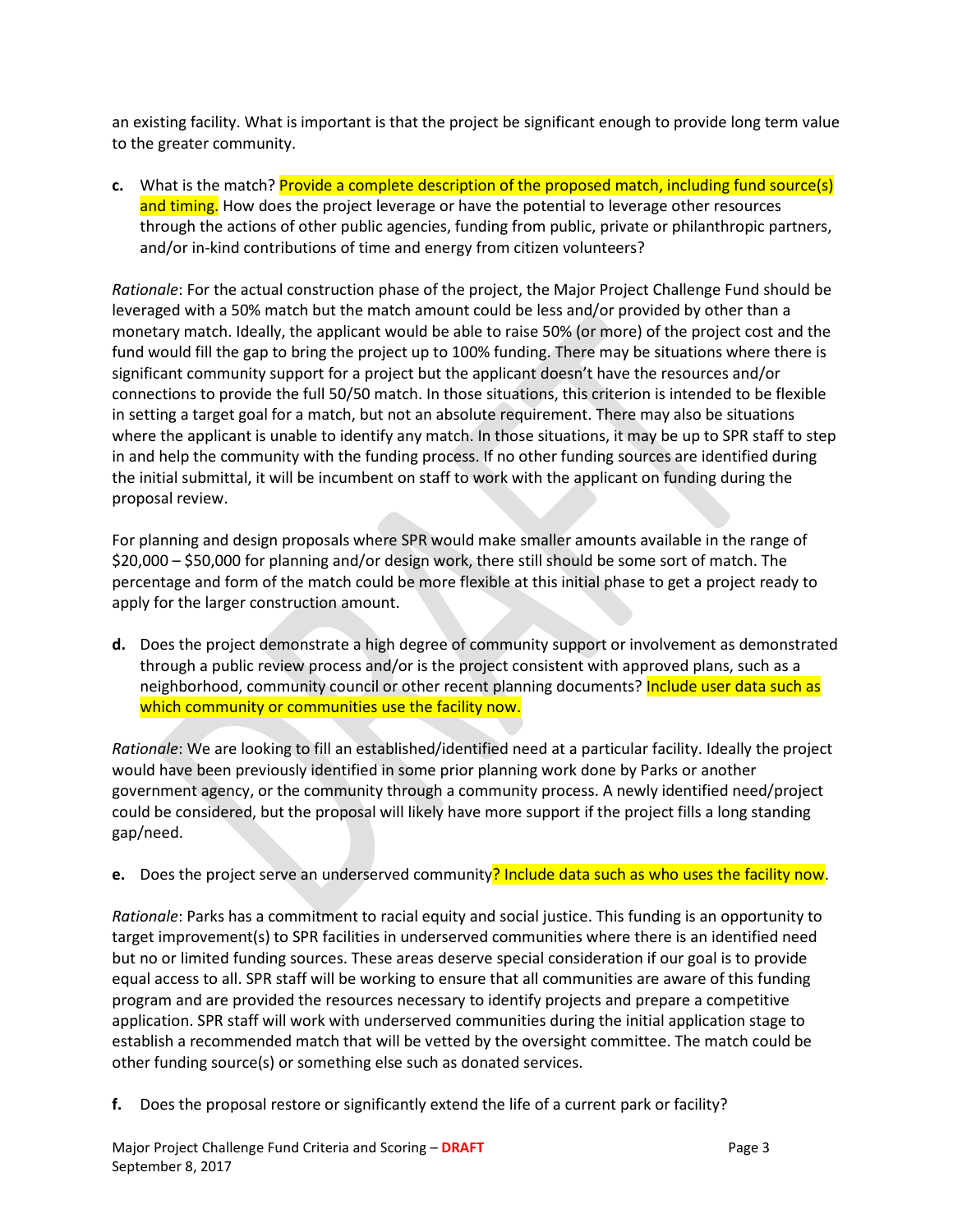*Rationale*: In keeping with the "fix it first" mantra of the Park District, we are looking for projects that make improvements to existing facilities. The purpose of this challenge funding is not to undertake new capital projects but to make improvements to or expansion of existing parks or facilities.

**g.** What potential effects does the project have on the City's maintenance and operating costs?

*Rationale*: We will want to see how the proposed improvement/expansion impacts our maintenance and operating costs at the subject facility. Part of the review of any proposal will be SPR staff determination of potential added facility costs. SPR staff is better suited than any awardee to undertake this detailed analysis and it should be part of the proposal/application review. That said, the initial funding request should include a rough order of magnitude of the additional maintenance and operating costs of an improved/expanded facility; i.e., what are existing costs and what are costs anticipated to be with the expanded or renovated facility. These costs could shift as a design evolves and thus just serve as a baseline in reviewing any proposed application.

**h.** What is the overall benefit of the project to the community? Include user data such as who would use the improved facility and how does the facility serve typically underserved/underrepresented communities now and/or in the future.

*Rationale*: We will want to see the project and hence the expenditure benefit as many people as possible.

Based on the above, see the attached matrix for potential scoring of the criteria.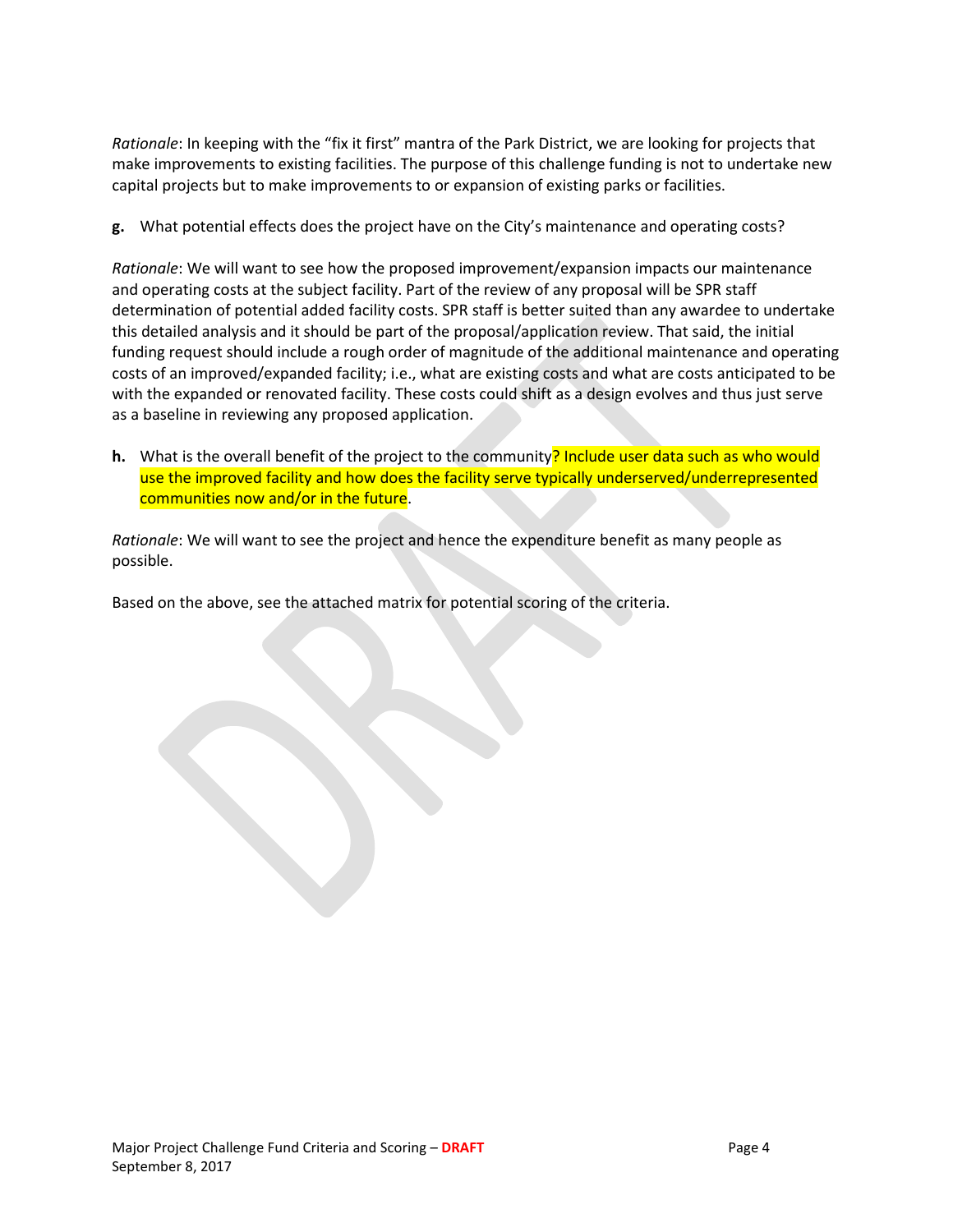# **Major Projects Challenge Fund – Scoring Theory of September 8, 2017**

| <b>Criteria</b> |                                                                                                                                                                                                                                                                                                 | <b>Possible</b><br><b>Points</b> |             | <b>Score</b> | <b>Rationale</b>                                                                                                                                                                                                                                                                                                                                                                                                                                                                                                                        |
|-----------------|-------------------------------------------------------------------------------------------------------------------------------------------------------------------------------------------------------------------------------------------------------------------------------------------------|----------------------------------|-------------|--------------|-----------------------------------------------------------------------------------------------------------------------------------------------------------------------------------------------------------------------------------------------------------------------------------------------------------------------------------------------------------------------------------------------------------------------------------------------------------------------------------------------------------------------------------------|
| а.              | Is it an SPR owned facility                                                                                                                                                                                                                                                                     |                                  | 0           | Yes/No       | Must be yes to qualify for funding                                                                                                                                                                                                                                                                                                                                                                                                                                                                                                      |
| b.              | Is it an identified capital<br>need at a park or park<br>facility that is lacking in<br>funding; is it a large scale<br>project that may be funded<br>from a variety of public and<br>private funding sources with<br>a total construction cost<br>estimated to be in excess of<br>\$2 million? |                                  | $\mathbf 0$ | Yes/No       | Must be yes to qualify for funding                                                                                                                                                                                                                                                                                                                                                                                                                                                                                                      |
| C.              | Match                                                                                                                                                                                                                                                                                           | 10-30                            |             |              | $30\%$ match = 10 points<br>50% match = $20$ points<br>$70\%$ match = 30 points                                                                                                                                                                                                                                                                                                                                                                                                                                                         |
| d.              | <b>Community Support</b>                                                                                                                                                                                                                                                                        |                                  | 20          |              | High (20 pts): The project is consistent<br>with an SPR Parks Approved Plan such<br>as the 2017 Parks and Open Space Plan<br>or is identified in a broader City of<br>Seattle Plan such as the North<br>Downtown Park Plan, Ballard Open<br>Space Plan, or Livable South Downtown<br><b>Planning Study.</b>                                                                                                                                                                                                                             |
|                 |                                                                                                                                                                                                                                                                                                 |                                  |             |              | Medium (10 pts): The project<br>demonstrates a high degree of<br>neighborhood support or involvement<br>as demonstrated through a public<br>review process such as Letters of<br>support from: Neighborhood or<br><b>Community Council, District or Advisory</b><br><b>Council or other organization</b><br>representing a neighborhood that is<br>recognized by the City's Department of<br>Neighborhoods.<br>Low (0 pts): The project is identified in<br>any approved plans and has little or no<br>documented neighborhood support. |